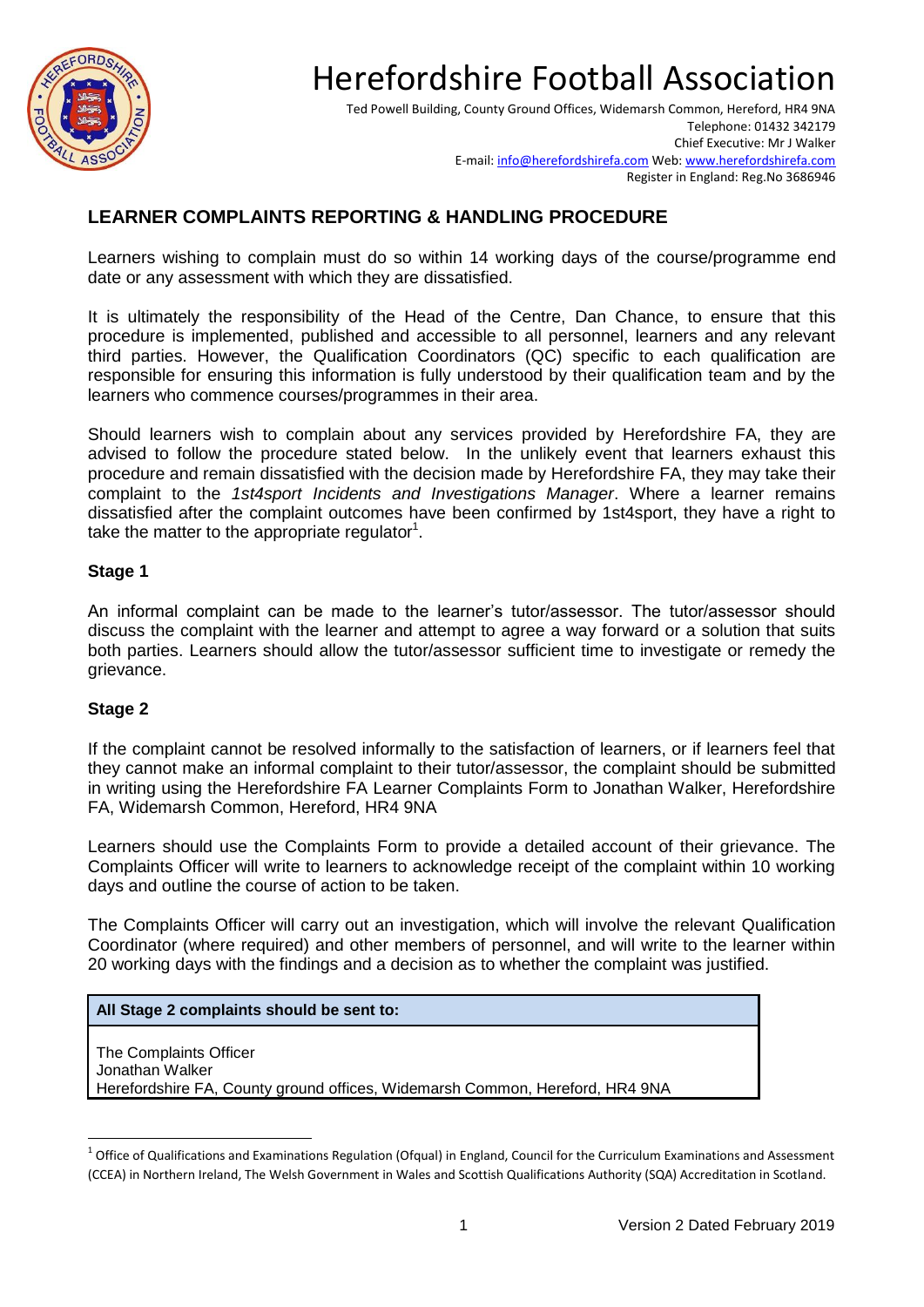

# Herefordshire Football Association

Ted Powell Building, County Ground Offices, Widemarsh Common, Hereford, HR4 9NA Telephone: 01432 342179 Chief Executive: Mr J Walker E-mail[: info@herefordshirefa.com](mailto:info@herefordshirefa.com) Web: [www.herefordshirefa.com](http://www.herefordshirefa.com/) Register in England: Reg.No 3686946

## **LEARNER COMPLAINTS FORM**

Learners are required to complete this form when making a complaint and forward it to the Complaints Officer.

| Learner's name                                            |  |
|-----------------------------------------------------------|--|
| <b>Address</b>                                            |  |
| <b>Email address</b>                                      |  |
| <b>Contact number</b>                                     |  |
| Date complaint submitted                                  |  |
| Date on course/assessment                                 |  |
| <b>Event Authorisation Number</b><br>(EAN)(If applicable) |  |

**Describe the nature of your complaint as fully as possible:**

|                     |  |             | Please attach an additional sheet if necessary |
|---------------------|--|-------------|------------------------------------------------|
| Learner's signature |  | <b>Date</b> |                                                |

Please return this form to:

Jonathan Walker

Herefordshire FA, County ground offices, Widemarsh Common, Hereford, HR4 9NA